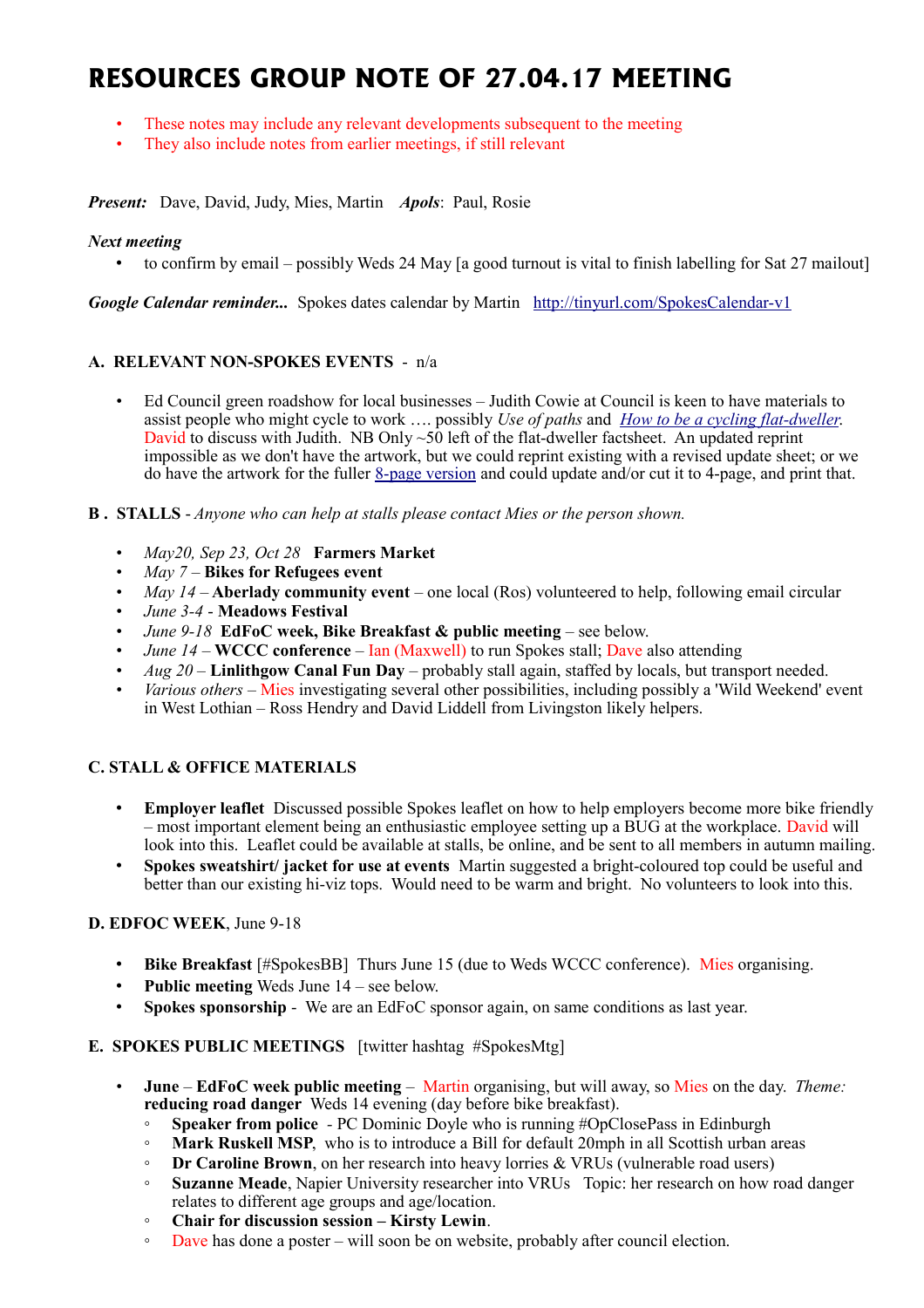## • **Possible future topics -**

- *Autumn meeting* probably policies of the new council new Council Transport Convener. Martin to check if we have booked a provisional date.
- *Cycling for all ages & abilities.* e.g. speakers from a school, from Ageing Well, from ABC (allabilities) and a relevant senior councillor
- *Tram* a. Chris Oliver study of 300 tramline injury cases later this year b. Tramline extension issues.

## **F. SPOKES MAPS**

- **Maps group meeting held.** Decisions on future editions
	- **Polyart** all new editions will be on polyart (and hence price rise by £1)
	- **Edinburgh** (2016) map selling well & down to 500 copies reprint needed this summer Peter investigating. Future edition - big problems about what base map to use. Joe says Ed Uni social history map (MESH) may be an option – Joe now in contact with David Langworth of maps group, who is our Ed map cartographer.
	- **East Lothian** (2014  $\rightarrow$  2017) New edition now at printer. Will be Polyart paper, cover price 6.95.
	- **West Lothian** (2012) Still have big stock (print run was too high). Need to try and sell more, then possibly new edition next year. Unclear who will do it – Tim not interested; David Gardiner possible.
	- **Midlothian** (2015) Stock and age both ok.
	- **Glasgow 3rd edition** now out, developed by Spokes & Go-Bike, 12500 copies paid for by council, and is available free (on ordinary paper). Glasgow Council will post out copies free on request, so this is now on our website maps page, and Council is to send us a small supply (Dave to remind them). Development of a paid-for printed polyart version is possible (and electronic) but we would need find an organiser/producer/promotion person (no cartography skills needed), some payment possible..
- **Shops sales initiative** Paul had suggested we write to all bike shops with free sample map and order form. Maps group agreed. Dave to liaise with Peter (after mailout) to arrange letter and which shops.
- **Surplus existing Ed maps** Mies has organised distribution to schools etc. Now only 100 or so left? Mies to keep a note of what recipients say they will be used for.
- **Maps archive**. Hope for 2 of each, with one always kept in the office. Dave included request for missing maps in 8.3.17 Spokesworker, emailed to all members. Several have now donated old maps.

## **G. SUMMER COMPETITION 2017**

- *Simple cycling improvements* by Council, employers or others, at low cost, to improve existing everyday journeys and/or encourage more people to cycle. Entries must be for a specific location (in Ed or Lothians), not general ideas.
- As always, photos will be welcome; and we say that in judging we take into account not just the idea but also how well its benefits are described.
- Entry form draft agreed to be final, except prizes still to be finalised
- Prizesed (to be allocated in September, valid until at least end of 2017) Prizes in **bold** still to be obtained..
	- Dave ScotRail, EdFoC (urban arrow), Laidback
	- $\circ$  Judy Sustrans (choice of 5 maps), Craigie (£10 voucher & £15 hamper could be 1 or 2 prizes)
	- Mies Ed Bicycle, Camera Obscura (2 prizes) , **Kalpna**
	- Rosie **Bike Trax**, **Filmhouse**

## **H. TRAFFIC COUNT -** Next count May 9

Results would be appreciated same day by Dave if possible in order to go into the Bulletin if interesting.

## **J. 40TH ANNIVERSARY - 2017**

- Mies, Martin, Rosie, Martyn subgroup organising. Probable actions...
- **Exhibition** updated from our 30-year exhibition. Hopefully to show in Parliament then rotate round libraries, use at events, etc. Martin checking Parliament arrangements via Alison Johnstone's office – see next para]. Mies or Rosie to contact Transform Creative (offshoot of Transform Scotland) as possibles for the display design/production - some Spokes funding would be needed but would create a professional product. Also possibility of a grant – Transform has list??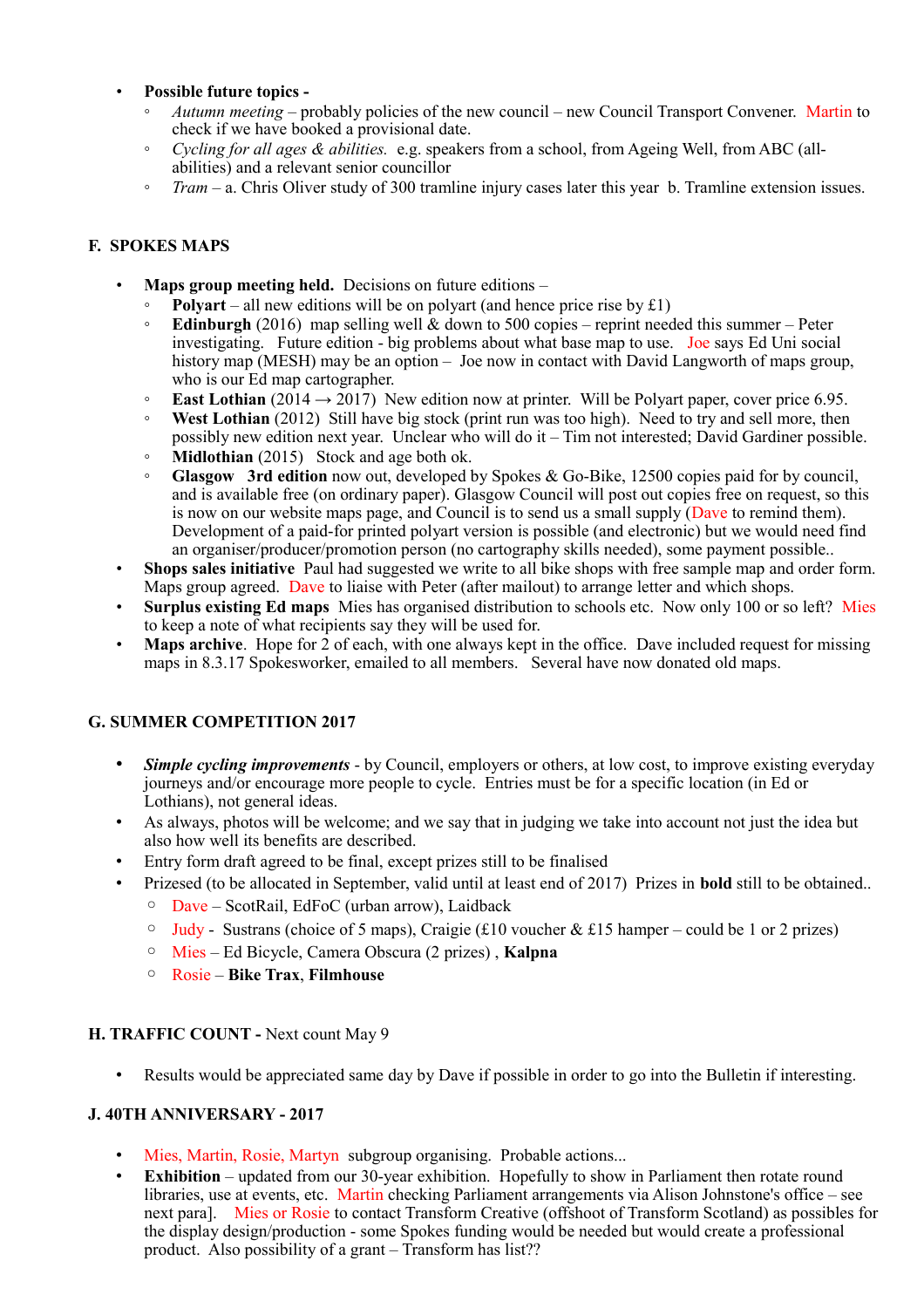- **Scottish Parliament**  Martin in touch with Alison Johnstone MSP 's office. She hopes to do a motion and will try for a Members' debate in week of Nov 6. Exhibition may also be possible the same week.
- **Before/After scenarios** could be in exhibition. NB those that go back into history especially appropriate. Possibles - Traffic counts; A90; Meadows; Maps; Bulletins/communications; council budgets; National lobbying; cycle facility development (rly paths → onroad lanes → segregated lanes). Example of a poor outcome, despite much effort, Canal to West End. Lothians example – paths relating to Bathgate/Airdrie rail project - Dave to pass info to Rosie.
- **Video documentary** of Spokes history/ achievements/ lessons Rosie & Martin meeting Napier students to discuss. Successful videoing at PoP and our Election hustings public meeting. NB – Hilary McDowell also suggested a short video of the mailout, to go on website, for potential volunteers – maybe this could be done by a member (Bryce?) independent of the  $40<sup>th</sup>$ ?
- **Rotating silent slideshow** could be used at spokes meetings (before start of mtg), in exhibitions, etc. Ian may have slideshow from 30<sup>th</sup> anniversary; Dave also has old photos.
- **Archive material** for exhibition &/or video. Some main points are in Bulletins of our 10 and 30 year anniversaries (B33 and  $\underline{B98}$ ) – copies given to Martin. Also in  $\underline{B100}$ . Also some materials still in office from 30th anniversary exhibition. *Later:* Dave has created history [website page f](http://www.spokes.org.uk/documents/odds-and-ends-may-be-exciting/spokes-history/)or easy access to such documents.
- Dave will do  $&$  circulate draft centre page  $40<sup>th</sup>$  anniversary supplement for Bulletin 128.
- **Social event** celebrating the history. Could replace our autumn public meetings, or additional. Could include AGM, exhibition, presentation, videos, etc.
- *Also to consider* **Council reception??** as for  $30<sup>th</sup>$  anniversary. Council would probably meet refreshments costs and we could probably extend the invite to all members [possibly with a limit]. Problem with election coming, and various friendly councillors leaving, so need to await election results

## **K. SUPERMARKETS PROJECT**

- Joe working on draft leaflet, which will be circulated to Resources members for comment soon.
- **First stage** produce simple leaflet (A4 folded to A5 probably similar to the Bike Alert leaflet). Aimed to persuade shop managers *why* and *how* to provide good bike parking and access. Iain has made his previous materials available. Joe happy to work on layout as well as content.
- This leaflet would be funded by Spokes and sent to all members, so that those interested could use it to speak to their local shops/supermarket, as individuals on their own initiative. *Aim for May mailout if poss*.
- **Second stage**  to contact local regional managers of supermarket chains aim to find at least one to undertake an exemplary project covering all their stores. This action could potentially also tie in with locals from the above bullet point. This stage could be at a fairly basic level, or ...
- Apply for funding, as an innovative project, as we did with the tenements project  $-e.g.$  Sestran or Cycling Scotland or SCSP cash (via Ed Council). This could include a more detailed brochure (design & production) and possibly covering time for Joe, including making visits to store area managers, etc.
- **Report on our initial survey** is online at [spokes.org.uk](http://spokes.org.uk/) : documents : spokes projects : supermarkets or click here [www.spokes.org.uk/documents/papers-documents/supermarkets-project.](http://www.spokes.org.uk/documents/papers-documents/supermarkets-project)

## **L. MOTORIST AWARENESS CAMPAIGNS**

- **Bike Alert Video & leaflet** at [www.spokes.org.uk/videos.](http://www.spokes.org.uk/videos) In total ~3000 leaflets used at schools events in autumn  $2016 + 2000$  in mailout; 5000 remaining.
- *Other uses* driving schools, car hire offices, police rehab, etc, being discussed by Martin & Mies. Mies looking out previous database of such addresses [now rather old]. Martin is taking leaflets round to a few such bodies – Hertz will offer to all rental drivers, Enterprise, Avis, Quickfit will put them on display. *Later:* a Spokes member tweeted being impressed to see them on display in Hertz!
- *Use by police* PC Dominic Doyle has taken ½ a box (500?) to use at police #OpClosePass and other events – Martin liaising with him. Mies or Judy to let Mr Fyfe know of this.
- **Edinburgh Young Driver event**, autumn 2017. We were requested to take part again Martin has agreed, but to discuss details with Lorna over our role, some -ve messages about cycling last year, and other issues. We may not include a stall this year as did not generate interest last year.
- **#OpClosePass** Martin attended launch, a great deal of publicity achieved in press, radio and social media (the spokes tweet about this is our  $4<sup>th</sup>$  most popular ever).
- **Can individuals submit videos?** A police article gave instructions about this Dave to check with Martin, to include in Bulletin how people can submit videos.